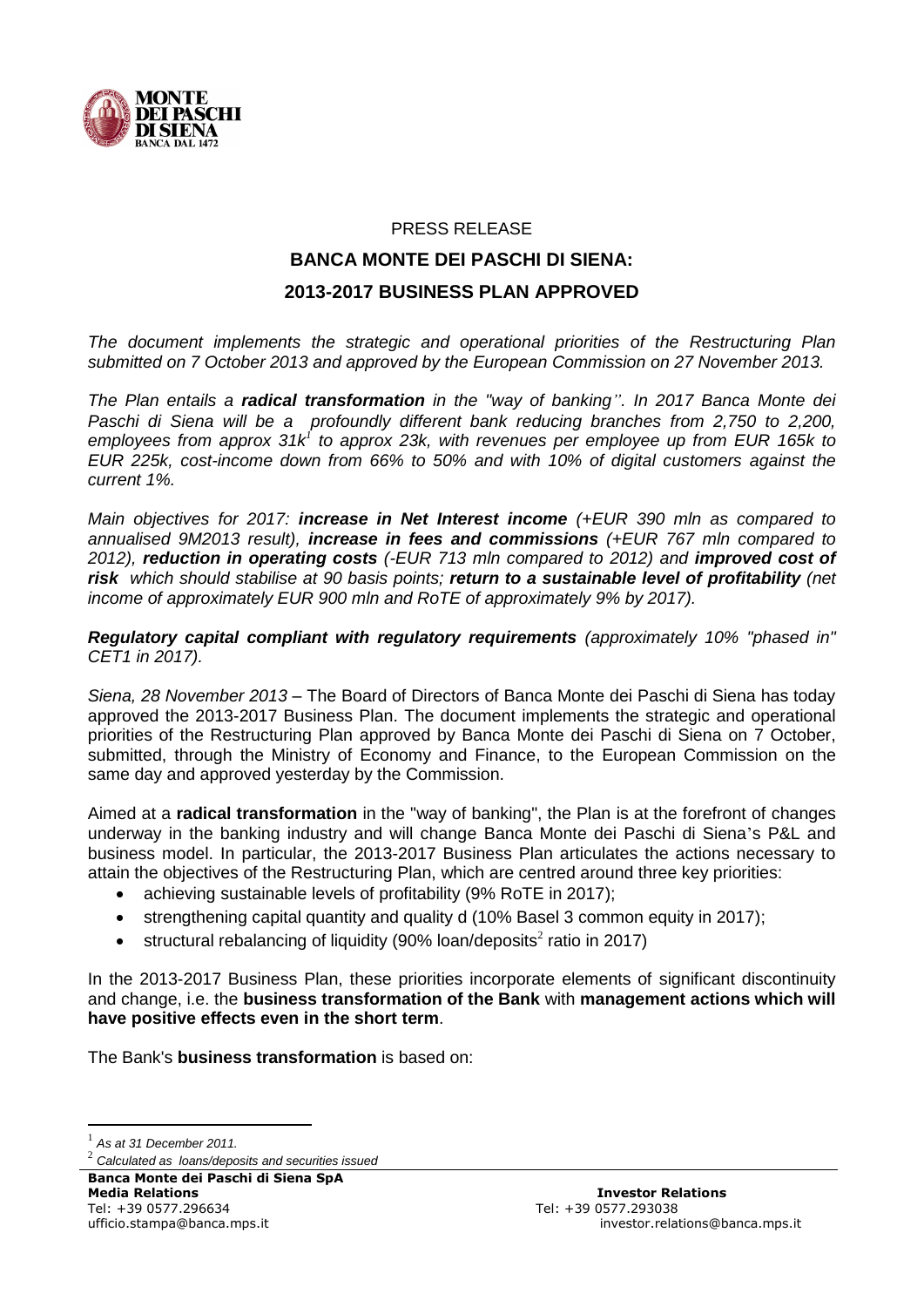

- A **new distribution model** more accessible to customers and less expensive for the bank, with fewer branches but more relationship-oriented, flexible sales points with increased customer interaction;
- An **evolution in the intermediation model** with more third-part products offered and a leaner balance sheet, aiming at an expansion of distribution agreements with third parties (consumer credit, leasing), an additional boost to "bancassurance" and innovative solutions to support SMEs (e.g. recent launch of Italy's first Minibond fund);
- **Strengthening of operating efficiency** with initiatives aimed at making the Bank leaner, more productive and "digital";
- **HR enhancement** and development with a merit-based approach.

**Management actions, which the Bank believes will have positive effects even in the short term,** include:

- **Increasing commercial productivity** in the Retail, Private and Corporate segments, with a view to becoming the Bank of choice for SMEs;
- **Improving loan book quality** through a stronger monitoring process and prevention actions on performing loans, reduction in watchlist/non-performing loan stock, maximisation of debt collection and new organizational setup for the loan disbursement and credit monitoring process;
- **Increasing quantity and quality of capital**, with a capital increase of up to EUR 3 bn and full repayment of the New Financial Instruments by 2017.
- **A conservative risk management strategy** and the **rationalisation of the asset portfolio**, with Government Bonds classified as AFS downsized from EUR 23 bn to 17 bn in 2017.
- Continuing with incisive actions on renewal of **operating and cost management models** with a substantial upturn in efficiency and sustainable optimisation of the entire operating costbase.

The Plan entails a radical transformation which will enable Banca Monte dei Paschi di Siena to anticipate future developments, i.e. a structural change in the "way of banking", in compliance with the guidelines set out by the European Commission. The Plan envisages an efficient and productive network of 2,200 branches in 2017 (vs. 2,750 in 2012, of which 400 already closed as at 30 September 2013) and approx 23k employees by 2017 (as compared to approx 31k in 2011) with revenues per employee growing from EUR 165k to EUR 225k, a cost/income ratio down from 66% to 50% and 10% of digital customers against the current 1%.

Branch visits will decline and customer-bank interaction will become increasingly multichannel (branch, ATMs, telephone, internet), with a service designed to anticipate new market demands and increase business contacts.

## **Profitability**

Key objectives by end of Plan (2017) include:

- Increase of EUR 390 mln in net interest income as compared to annualised 9M 2013 result. thanks to a lower cost of funding and higher market interest rates, partly absorbed by the adverse impacts from deleveraging of loan book and financial assets;
- Increase of EUR 767 mln in net fee & commission income compared to 2012 (+8% Y/Y average) through a rise in commissions on asset management, bancassurance, payment services, distribution (especially in the leasing and consumer credit sectors), from the Corporate segment and a reduction in commission expense on Italian government-backed bonds;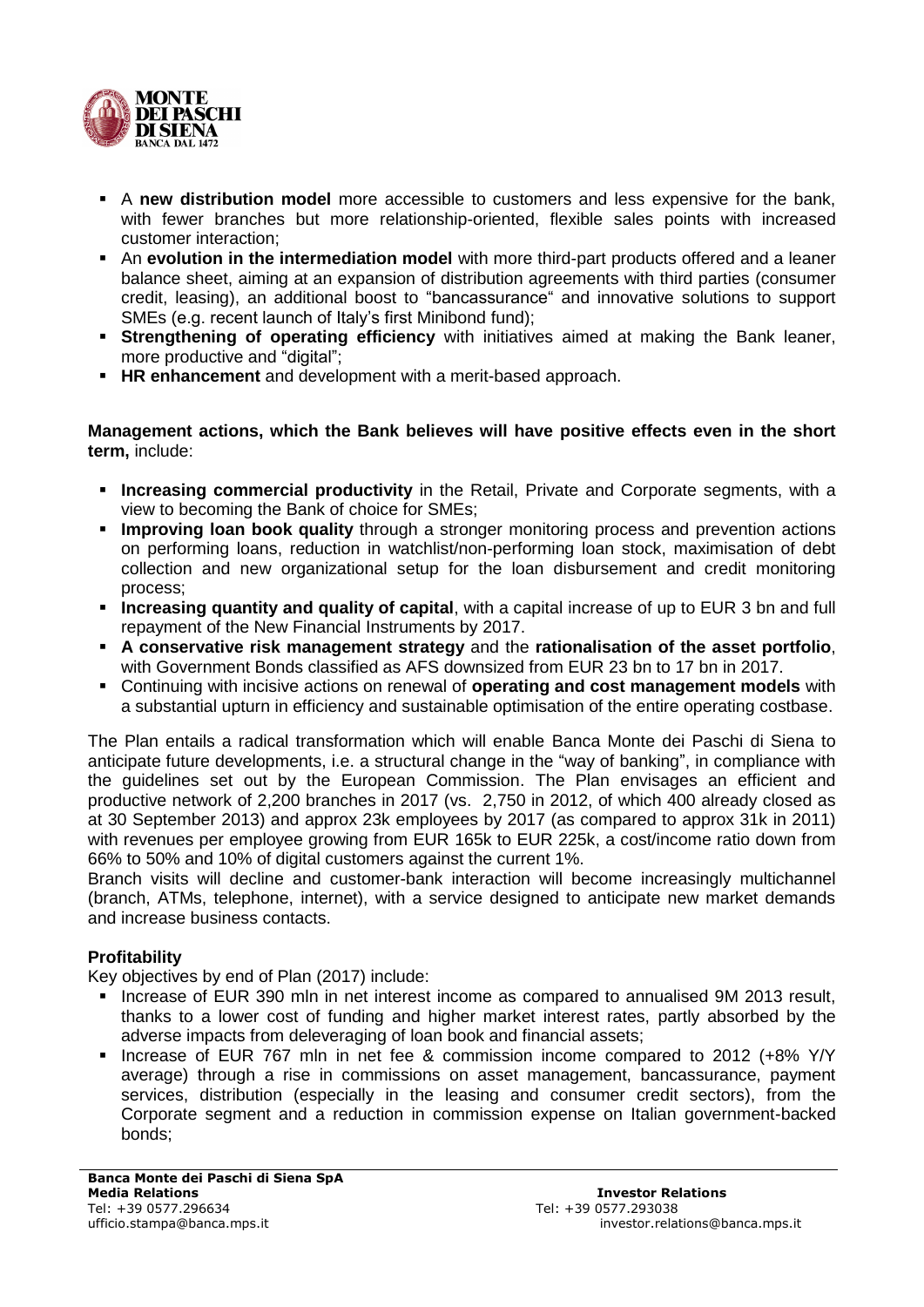

- Decline of EUR 713 mln in operating costs as compared to 2012 (-4.8% Y/Y average) following the reduction in administrative expenses (-EUR 433 mln as at 2017) and personnel costs (-EUR 288 mln as at 2017). Headcount will decrease from approx 31k resources at end-2011 (approx 30k at end-2012) to approx 23k as at 2017 as a result of access to the Solidarity Fund, outsourcing of the back office and disposal of non-core assets as well as natural turnover;
- Improvement in cost of credit with a 2017 target of 90 basis points against 191 basis points in 2012 following the expected upturn in the macroeconomic cycle and a reduction in the risk profile of the bank's loan book.

Business Plan targets are enhanced by a positive track record of delivering results in the last two years, including a reduction in operating costs (-11.4% on 30 September 2012), financial assets (- 16.6% on 2011) and total assets (-14.1% from 2011) as well as completion of a new management team with 20 new executives placed in key roles.

## **Capital**

As previously disclosed to the market, on 26 November 2013 Banca Monte dei Paschi di Siena resolved to submit a proposal for a capital increase of up to EUR 3 bn to the Shareholders' Meeting. Full execution of the capital increase would achieve the objective of a phased-in Basel 3 common equity of 10% as at 2017.

#### **Asset & Liability Restructuring and Liquidity**

The aforementioned capital increase, deleveraging actions and increase in retail & corporate funding would allow for improvement in the structure of funding sources and strengthening of counterbalancing capacity, with the objective of a total loan-to-deposit ratio<sup>3</sup> of 90% in 2017. The Bank will also continue its risk containment policy with a decrease in AFS government bonds from EUR 23 bn to EUR 17 bn as well as a reduction of risk in the trading book (VAR).

<u>.</u>

<sup>3</sup> *Calculated as loans/deposits and securities issued*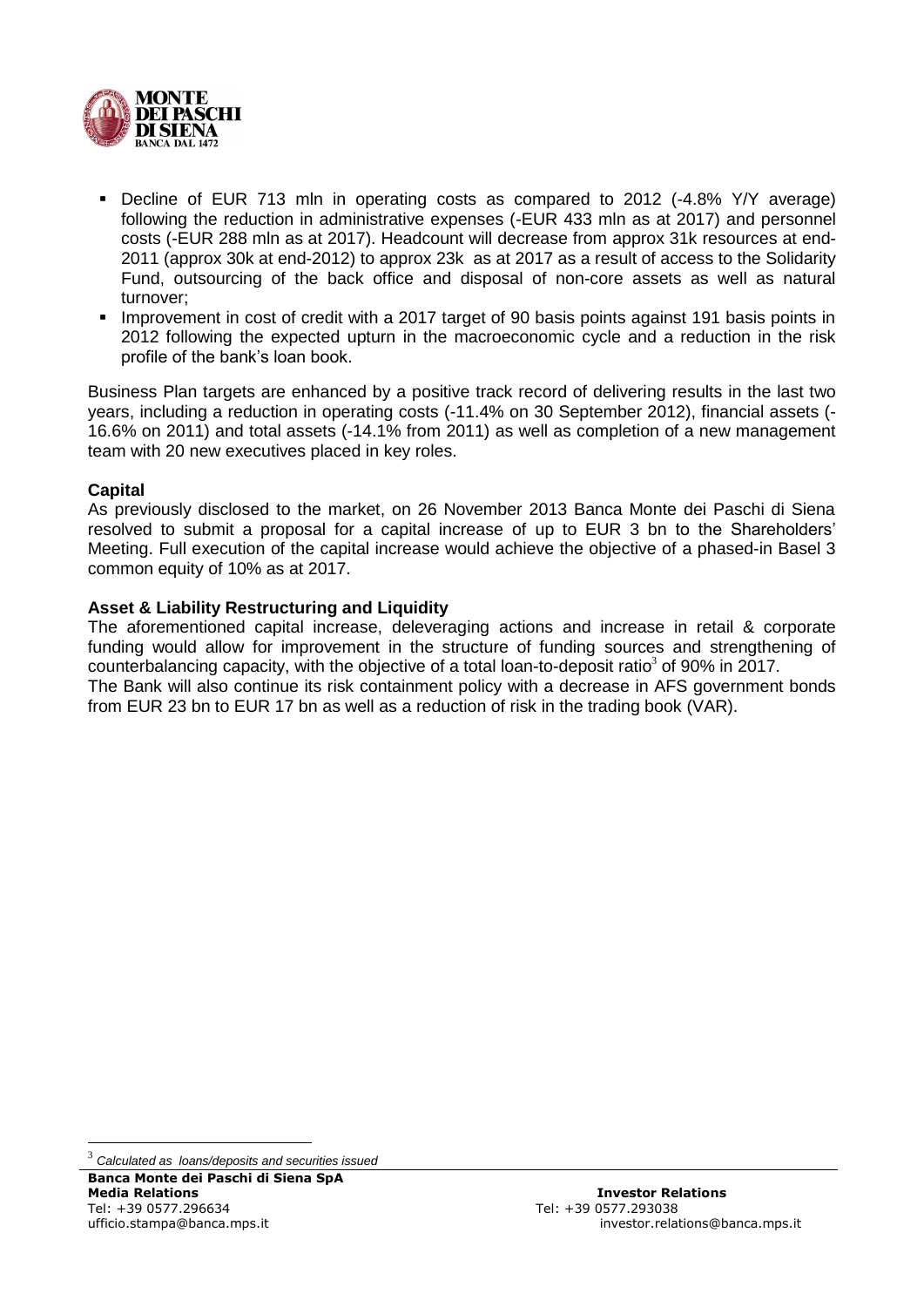

| Targets (EUR bn)                           | <b>2012 Value</b> | 2017 Target | 2012-17<br>Compound<br><b>Annual Growth</b><br>Rate (%) |
|--------------------------------------------|-------------------|-------------|---------------------------------------------------------|
| <b>Total revenues</b>                      | 5.0               | ~5.2        | $+1%$                                                   |
| - of which: net interest income            | 2.8               | ~2.5        | $-3%$                                                   |
| - of which: net fee & commission<br>income | 1.6               | ~2.4        | $+8%$                                                   |
| Operating costs                            | $-3.3$            | $~- 2.6$    | $-5%$                                                   |
| <b>Net LLPs</b>                            | $-2.7$            | $~-1.0$     | $-18%$                                                  |
| Net Operating Income                       | $-1.2$            | ~1.6        | n.m.                                                    |
| Net profit                                 | $-3.2$            | $~1$ 0.9    | n.m.                                                    |
|                                            |                   |             |                                                         |
| <b>Total assets</b>                        | 218.9             | ~180.7      | $-4%$                                                   |
| Direct funding                             | 133.4             | ~125.7      | $-1%$                                                   |
| Indirect funding                           | 114.2             | ~127.2      | $+2%$                                                   |
|                                            |                   |             |                                                         |
| Total revenues / Assets                    | 2.3%              | 2.9%        | $+0.6$ p.p. $*$                                         |
| Cost / income                              | 66%               | $~50\%$     | -16 p.p. *                                              |
| Total loans/deposits**                     | 105%              | ~100%       | $-15$ p.p. $*$                                          |
| Cost of Risk (basis points)***             | 191               | 90          | $-101*$                                                 |
| Return on tangible equity (RoTE)           | n.m.              | $~10\%$     | n.m.                                                    |
| Common equity Tier 1****                   | 8.9%              | ~10.0%      | +1.1 p.p. $*$                                           |
| RWAs (Risk Weighted Assets)****            | 92.8              | ~1.80.9     | $-3%$                                                   |

*\* 2012-17 Delta*

*\*\* Calculated as loans/deposits and securities issued*

*\*\*\*Calculated on loans to customers at end of the period, not inclusive of debt securities* 

*\*\*\*\* 2012 figure: Basel II Core Tier 1 and RWAs. 2017 figure: Basel III phased-in common equity and RWAs.*

*This press release will be available at [www.mps.it](http://www.mps.it/)*

**For further information:**

**Media Relations [Investor Relations](mailto:investor.relations@banca.mps.it)** Tel. +39 0577.296634 Tel: +39 0577.293038

ufficio.stamp[a@banca.mps.it](mailto:investor.relations@banca.mps.it) investor.relations@banca.mps.it